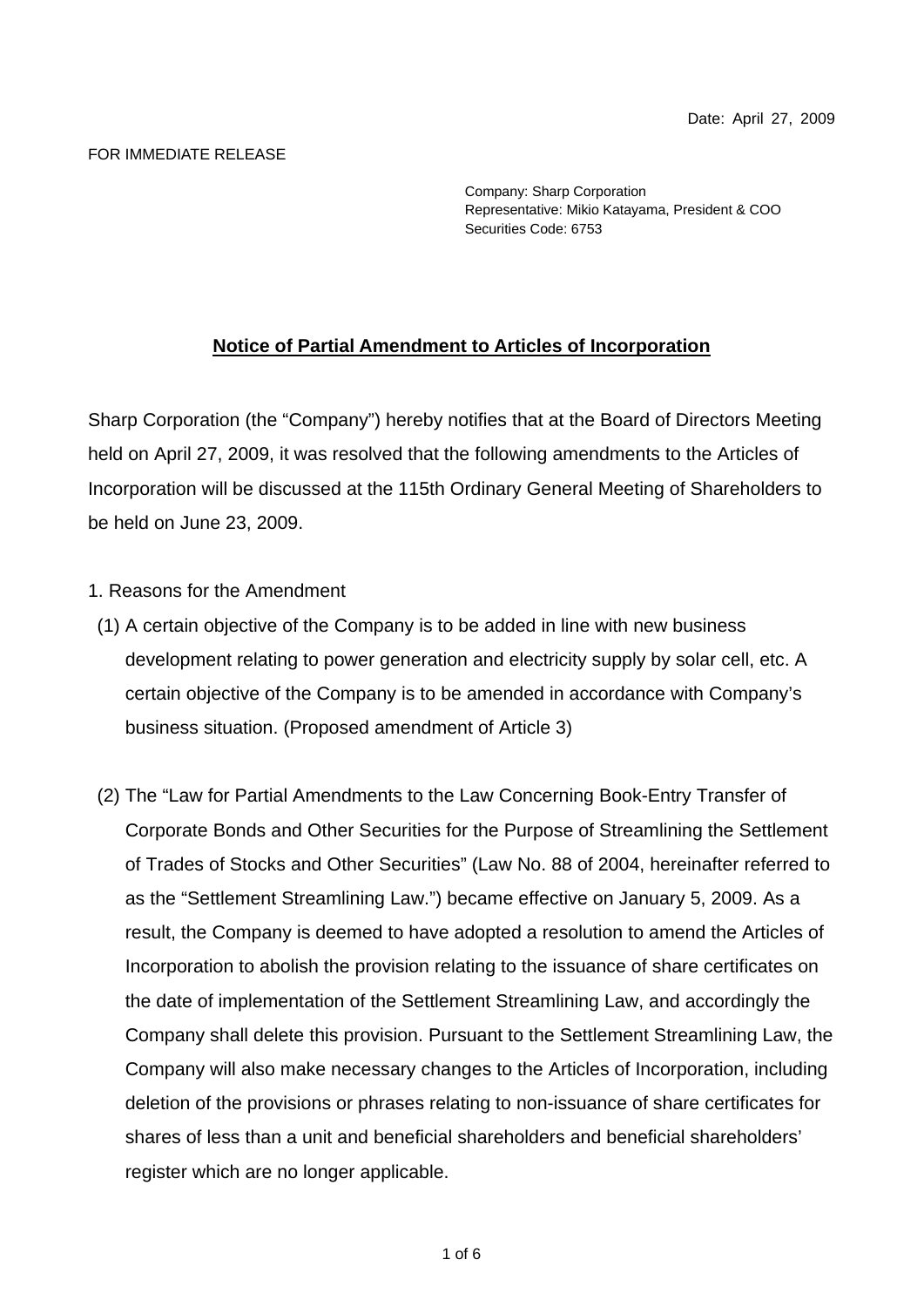The Settlement Streamlining Law stipulates that a register of lost share certificates shall be created and maintained for one (1) year from the day following the date of implementation of the Settlement Streamlining Law. This stipulation has necessitated the establishment of the supplementary provisions. (Deletion of current Article 7, Proposed amendments of Article 8, Article 9, Article 10, Article 40 and Article 41, and Article 1 and Article 2 of Supplementary Provisions)

(3) The Company shall establish a new provision that allows it to enter into Limited Liability Agreements with Outside Directors so that the Company appoints persons who can fully play their anticipated roll as Outside Directors. (Proposed amendments of Article 26)

Consent by all Corporate Auditors has been given to the establishment of this new provision.

- (4) In addition to those above, the Company shall make necessary changes to the number of articles.
- 2. Details of Amendments

Details of the proposed amendments are indicated in the attachment.

3. Schedule

 Date of Ordinary General Meeting of Shareholders for Amendment of Articles of Incorporation: June 23, 2009 (Tuesday)

Effective Date of Amendment: June 23, 2009 (Tuesday)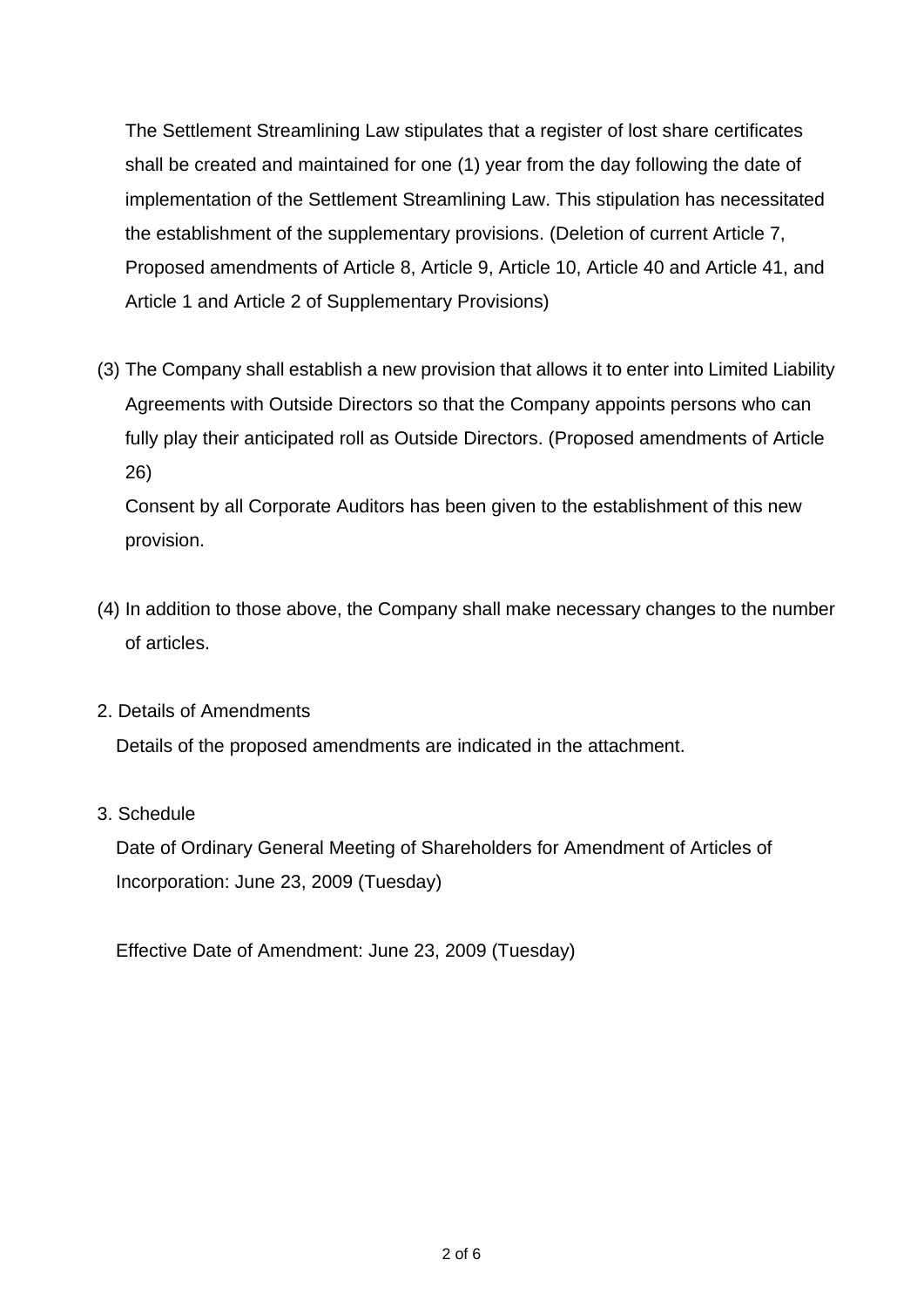## Contents of Amendment

(Amendments are underlined.)

|                                                     | <b>Current Articles of Incorporation</b>                      |                                                     | <b>Proposed Amendment</b>                                         |  |
|-----------------------------------------------------|---------------------------------------------------------------|-----------------------------------------------------|-------------------------------------------------------------------|--|
| (Object)                                            |                                                               |                                                     | (Object)                                                          |  |
| Article 3                                           |                                                               |                                                     | Article 3                                                         |  |
| The object of the Company shall be to engage in the |                                                               | The object of the Company shall be to engage in the |                                                                   |  |
| following businesses:                               |                                                               | following businesses:                               |                                                                   |  |
| 1.                                                  | Manufacture and sale of communications                        | 1.                                                  |                                                                   |  |
|                                                     | machinery and equipment.                                      |                                                     |                                                                   |  |
| 2.                                                  | Manufacture and sale of electrical machinery                  | 2.                                                  |                                                                   |  |
|                                                     | and equipment.                                                |                                                     |                                                                   |  |
| 3.                                                  | Manufacture and sale of electronic applications               | 3.                                                  |                                                                   |  |
|                                                     | machinery and equipment.                                      |                                                     |                                                                   |  |
| 4.                                                  | Manufacture and sale of medical machinery<br>and equipment.   | 4.                                                  |                                                                   |  |
| 5.                                                  | Manufacture and sale of measuring machinery<br>and equipment. | 5.                                                  |                                                                   |  |
| 6.                                                  | Manufacture and sale of building-related or                   | 6.                                                  |                                                                   |  |
|                                                     | residential facilities such as air conditioners               |                                                     |                                                                   |  |
|                                                     | and kitchen units, etc.                                       |                                                     |                                                                   |  |
| 7.                                                  | Manufacture and sale of other machinery and<br>equipment.     | 7.                                                  | (No amendment)                                                    |  |
| 8.                                                  | Manufacture and sale of semiconductor                         | 8.                                                  |                                                                   |  |
|                                                     | devices, liquid crystal displays, solar batteries             |                                                     |                                                                   |  |
|                                                     | and other apparatus or parts incidental or                    |                                                     |                                                                   |  |
|                                                     | relating to the machinery and equipment                       |                                                     |                                                                   |  |
|                                                     | mentioned in the preceding items.                             |                                                     |                                                                   |  |
| 9.                                                  | Design and execution and contracting for                      | 9.                                                  |                                                                   |  |
|                                                     | construction work of installation of the                      |                                                     |                                                                   |  |
|                                                     | machinery and equipment mentioned in the                      |                                                     |                                                                   |  |
|                                                     | preceding items, etc. or of the manufacturing                 |                                                     |                                                                   |  |
|                                                     | facilities thereof and for general engineering                |                                                     |                                                                   |  |
|                                                     | work.                                                         |                                                     |                                                                   |  |
|                                                     | 10. Production and sale of software.                          | 10.                                                 |                                                                   |  |
|                                                     | 11. Sale, promotion of purchase by installment,               |                                                     | 11. Sale, promotion of purchase by installment,                   |  |
|                                                     | lease and import and export of the machinery                  |                                                     | lease and import and export of the machinery                      |  |
|                                                     | and equipment mentioned in the preceding                      |                                                     | and equipment mentioned in the preceding                          |  |
|                                                     | items, automobiles, automobile utensils,                      |                                                     | items, automobiles and automobile utensils,                       |  |
|                                                     | furniture, goods for sports and daily                         |                                                     | etc.                                                              |  |
| merchandise, etc.                                   |                                                               |                                                     |                                                                   |  |
| (New)                                               |                                                               |                                                     | 12. Electric power generation and electricity supply<br>business. |  |
| <u>12.</u>                                          | Information communication service, information                | 13.                                                 | (No amendment)                                                    |  |
|                                                     | processing service and information providing                  |                                                     |                                                                   |  |
|                                                     | service.                                                      |                                                     |                                                                   |  |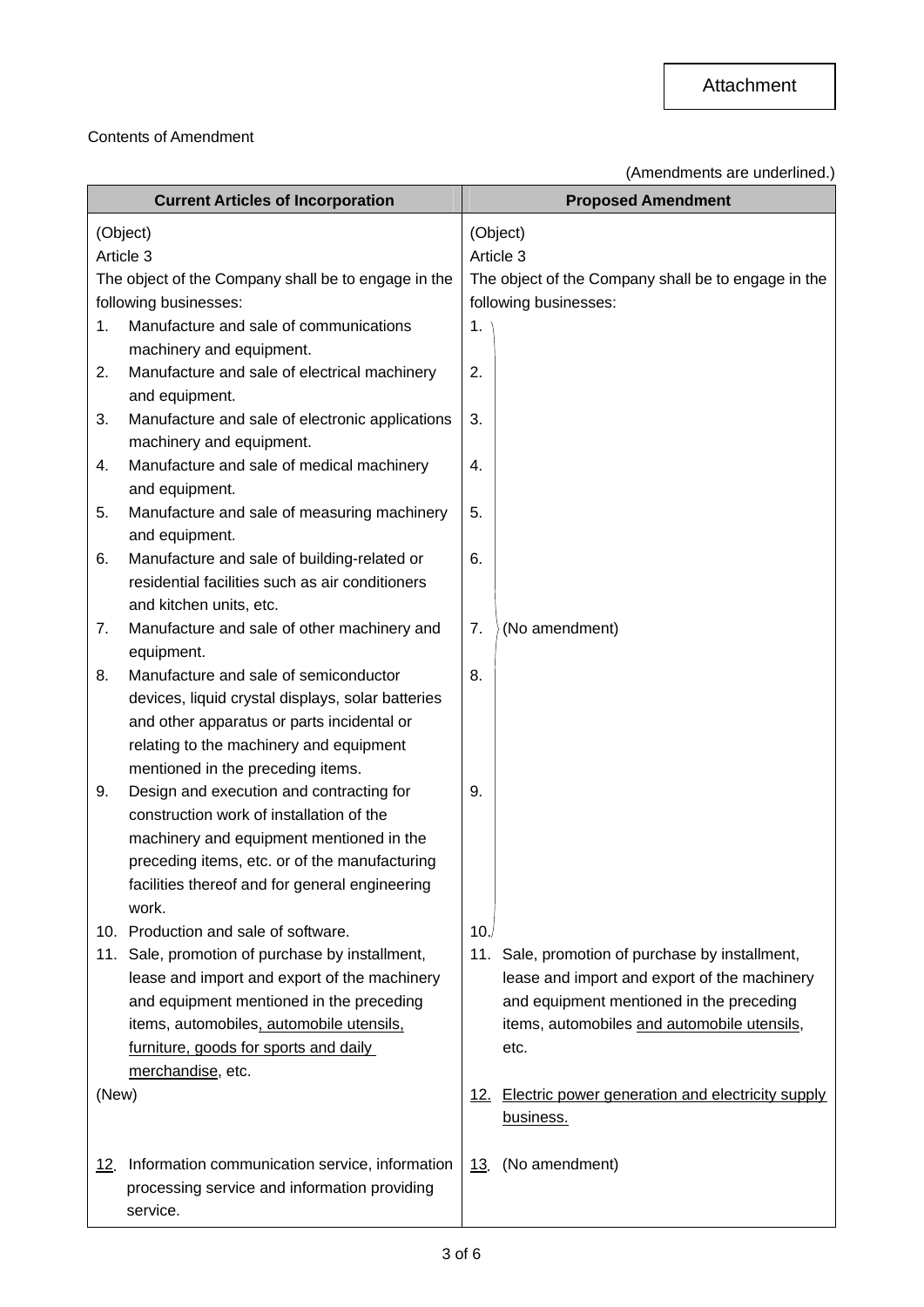| <b>Current Articles of Incorporation</b>                                                                                                                                                                                                                                                                        | <b>Proposed Amendment</b>                                                                                                                                                                                                                            |  |
|-----------------------------------------------------------------------------------------------------------------------------------------------------------------------------------------------------------------------------------------------------------------------------------------------------------------|------------------------------------------------------------------------------------------------------------------------------------------------------------------------------------------------------------------------------------------------------|--|
| 13. Guarantee, loan and factoring businesses.<br>14. Solicitation of life insurance and non-life<br>insurance agency business.                                                                                                                                                                                  | <u>14</u><br>15.                                                                                                                                                                                                                                     |  |
| General travel business.<br><u>15.</u><br>16. Worker dispatch business.<br>17. All businesses and activities incidental or<br>relating to any of the foregoing items.                                                                                                                                           | (No amendment)<br><u>16.</u><br><u>17.</u><br>18.                                                                                                                                                                                                    |  |
| (Issuance of Share Certificates)<br>Article 7<br>The Company shall issue share certificates of<br>shares of the Company.                                                                                                                                                                                        | (Delete)                                                                                                                                                                                                                                             |  |
| Article 8<br>(Omit the statement of provisions)                                                                                                                                                                                                                                                                 | Article 7<br>(No amendment)                                                                                                                                                                                                                          |  |
| (Number of Shares in a Unit (Tangen) of Shares and<br>Non-Issuance of Share Certificates that are Less<br>than a Unit (Tangen) of Shares)                                                                                                                                                                       | (Number of Shares in a Unit (Tangen) of Shares)                                                                                                                                                                                                      |  |
| Article 9                                                                                                                                                                                                                                                                                                       | Article 8                                                                                                                                                                                                                                            |  |
| The number of shares comprising one unit (tangen)<br>of shares shall be 1,000.                                                                                                                                                                                                                                  | (No amendment)                                                                                                                                                                                                                                       |  |
| (2) Notwithstanding Article 7 herein, the Company<br>shall not issue any share certificates for shares that<br>are less than one unit (tangen) of shares unless<br>otherwise provided in the Share Handling<br>Regulations.                                                                                     | (Delete)                                                                                                                                                                                                                                             |  |
| (Request for Sale of Shares Amounting to Less than<br>One Unit of Shares (Tangen))<br>Article 10                                                                                                                                                                                                                | (Request for Sale of Shares Amounting to Less than<br>One Unit of Shares (Tangen))<br>Article 9                                                                                                                                                      |  |
| Shareholders (including the beneficial owners,<br>hereinafter the same) may request the Company to<br>sell shares to them which will result in their holding<br>one unit together with the shares less than a unit<br>(tangen) already held by such shareholders<br>pursuant to the Share Handling Regulations. | Shareholders may request the Company to sell<br>shares to them which will result in their holding one<br>unit together with the shares less than a unit<br>(tangen) already held by such shareholders<br>pursuant to the Share Handling Regulations. |  |
| (Shareholders' Register Manager)<br>Article 11                                                                                                                                                                                                                                                                  | (Shareholders' Register Manager)<br>Article 10                                                                                                                                                                                                       |  |
| The Company shall have a Shareholders' Register<br>Manager.                                                                                                                                                                                                                                                     | (No amendment)                                                                                                                                                                                                                                       |  |
| (2) Shareholders' Register Manager and location of<br>its handling office shall be determined by a<br>resolution of the Board of Directors, and public<br>notice thereof shall be made.                                                                                                                         | (2) (No amendment)                                                                                                                                                                                                                                   |  |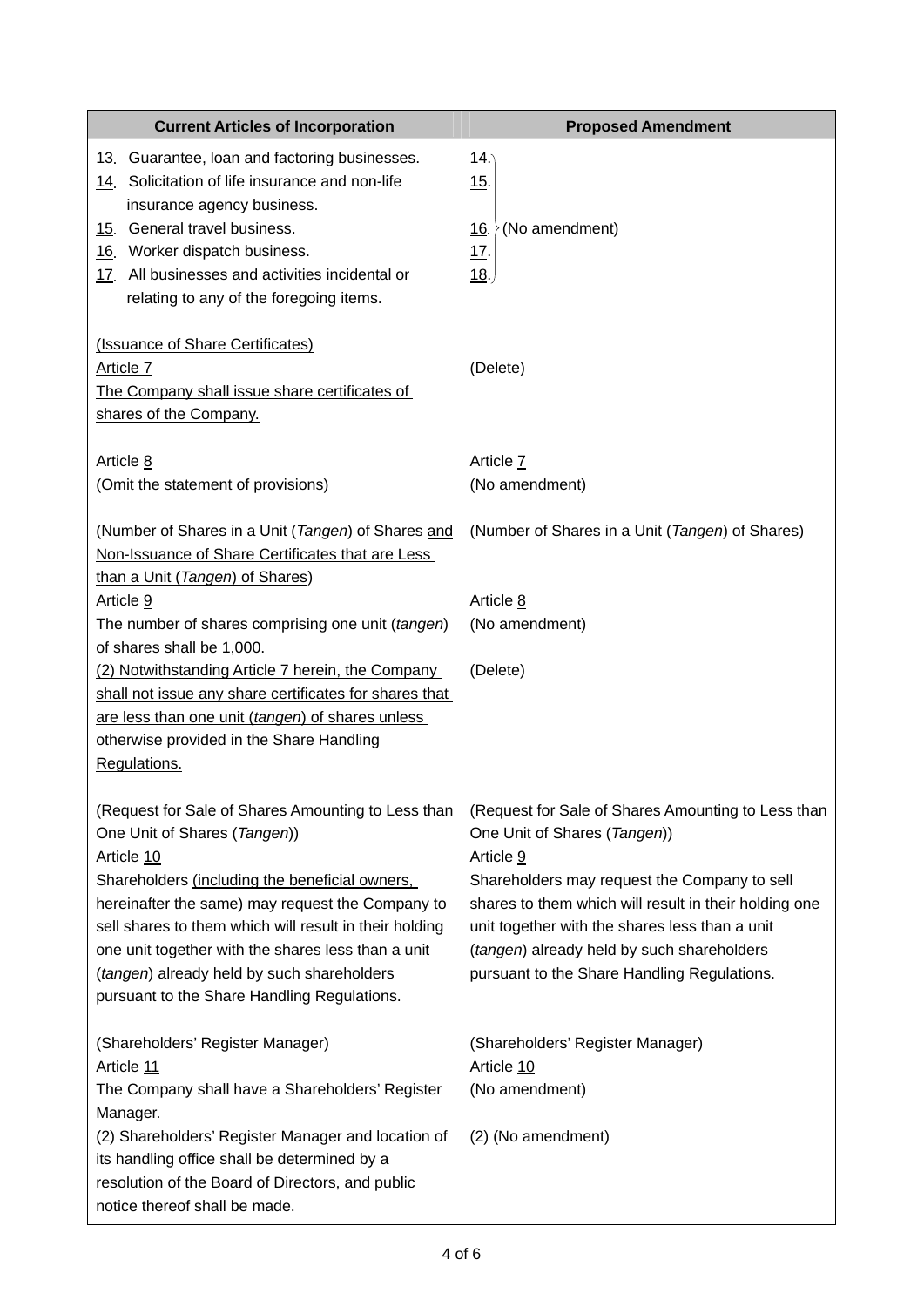| <b>Current Articles of Incorporation</b>                                                                                                                                                                                                                                                                                                                                                                                                                                                                       | <b>Proposed Amendment</b>                                                                                                                                                                                                                                                                                                                                                                                                                                                                                                     |
|----------------------------------------------------------------------------------------------------------------------------------------------------------------------------------------------------------------------------------------------------------------------------------------------------------------------------------------------------------------------------------------------------------------------------------------------------------------------------------------------------------------|-------------------------------------------------------------------------------------------------------------------------------------------------------------------------------------------------------------------------------------------------------------------------------------------------------------------------------------------------------------------------------------------------------------------------------------------------------------------------------------------------------------------------------|
| (3) Preparation of and maintenance of the<br>Company's shareholders' register (including<br>beneficial shareholders' register, hereinafter the<br>same) and the register of lost share certificates, and<br>the original register of share warrants and other<br>affairs relating to the shareholders' register, register<br>of the lost share certificates and the original register<br>of share warrants shall be consigned to the<br>Shareholders' Register Manager and not be<br>performed by the Company. | (3) Preparation of and maintenance of the<br>Company's shareholders' register and the original<br>register of share warrants and other affairs relating<br>to the shareholders' register and the original register<br>of share warrants shall be consigned to the<br>Shareholders' Register Manager and not be<br>performed by the Company.                                                                                                                                                                                   |
| Article 12 to Article 26                                                                                                                                                                                                                                                                                                                                                                                                                                                                                       | Article 11 to Article 25                                                                                                                                                                                                                                                                                                                                                                                                                                                                                                      |
| (Omit the statement of provisions)                                                                                                                                                                                                                                                                                                                                                                                                                                                                             | (No amendment)                                                                                                                                                                                                                                                                                                                                                                                                                                                                                                                |
| (Exemption of Directors from Liabilities)<br>Article 27<br>Pursuant to Article 426, Paragraph 1 of the<br>Corporation Law, the Company, by resolution of the<br>Board of Directors, may exempt Directors (including<br>persons who were Directors) from liabilities for<br>damages of the Company caused by<br>non-performance of their duties to the extent<br>provided in laws and regulations.<br>(New)                                                                                                     | (Exemption of Directors from Liabilities and Limited<br><b>Liability Agreement with Outside Directors)</b><br>Article 26<br>(No amendment)<br>(2) The Company may, pursuant to Article 427,<br>Paragraph 1 of the Corporation Law, enter into an<br>agreement with Outside Directors which limits the<br>liability for damages of the Company caused by<br>non-performance of their duties. However, the<br>limited amount of liability based on such agreement<br>shall be prescribed by applicable laws and<br>regulations. |
| Article 28 to Article 40                                                                                                                                                                                                                                                                                                                                                                                                                                                                                       | Article 27 to Article 39                                                                                                                                                                                                                                                                                                                                                                                                                                                                                                      |
| (Omit the statement of provisions)                                                                                                                                                                                                                                                                                                                                                                                                                                                                             | (No amendment)                                                                                                                                                                                                                                                                                                                                                                                                                                                                                                                |
| (Distribution of Surplus)                                                                                                                                                                                                                                                                                                                                                                                                                                                                                      | (Distribution of Surplus)                                                                                                                                                                                                                                                                                                                                                                                                                                                                                                     |
| Article 41                                                                                                                                                                                                                                                                                                                                                                                                                                                                                                     | Article 40                                                                                                                                                                                                                                                                                                                                                                                                                                                                                                                    |
| The distribution of surplus of the Company shall be                                                                                                                                                                                                                                                                                                                                                                                                                                                            | The distribution of surplus of the Company shall be                                                                                                                                                                                                                                                                                                                                                                                                                                                                           |
| paid to the shareholders or registered share                                                                                                                                                                                                                                                                                                                                                                                                                                                                   | paid to the shareholders or registered share                                                                                                                                                                                                                                                                                                                                                                                                                                                                                  |
| pledgees, registered or recorded on the                                                                                                                                                                                                                                                                                                                                                                                                                                                                        | pledgees, recorded on the shareholders' register as                                                                                                                                                                                                                                                                                                                                                                                                                                                                           |
| shareholders' register as of March 31 of each year.                                                                                                                                                                                                                                                                                                                                                                                                                                                            | of March 31 of each year.                                                                                                                                                                                                                                                                                                                                                                                                                                                                                                     |